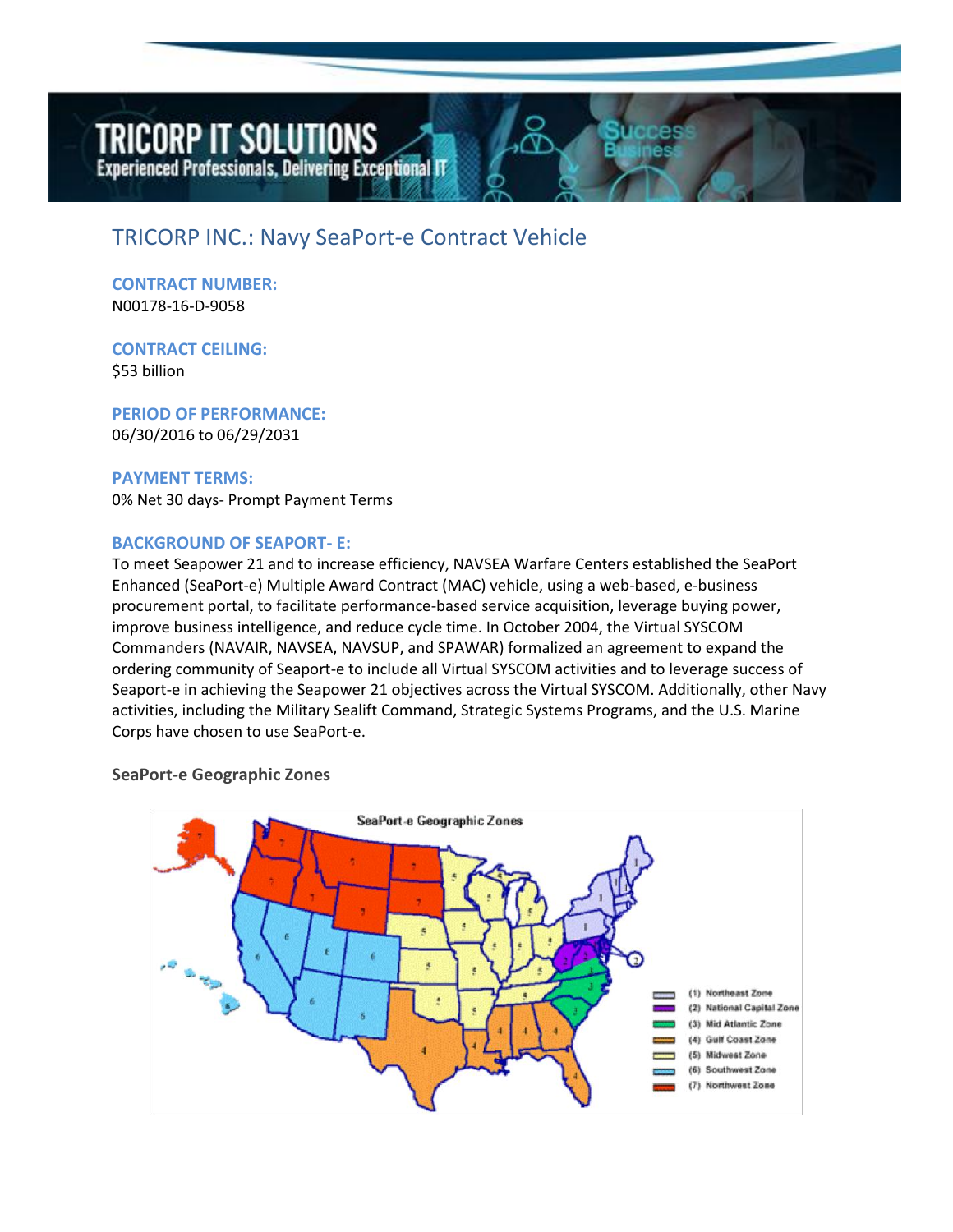## **CONTRACT FEATURES:**

- Firm Fixed Price and Cost Reimbursable task orders
- No fee for authorized users
- Unlimited small or large business partners
- Once-a-year rolling admission period to award new prime contracts

#### **TRICORP TEAM MEMBERS:**

| <b>COMPANY</b>                | <b>SIZE</b>                       | <b>WEBSITE</b>                     |
|-------------------------------|-----------------------------------|------------------------------------|
| Tricorp Inc.                  | <b>Woman Owned Small Business</b> | http://www.tricorp-itsolutions.com |
| PL Systems Inc.               | Small 8(a) Business               | http://www.plsystems.net           |
| <b>Unisys Federal Systems</b> | Large Business                    | http://www.unisys.com/             |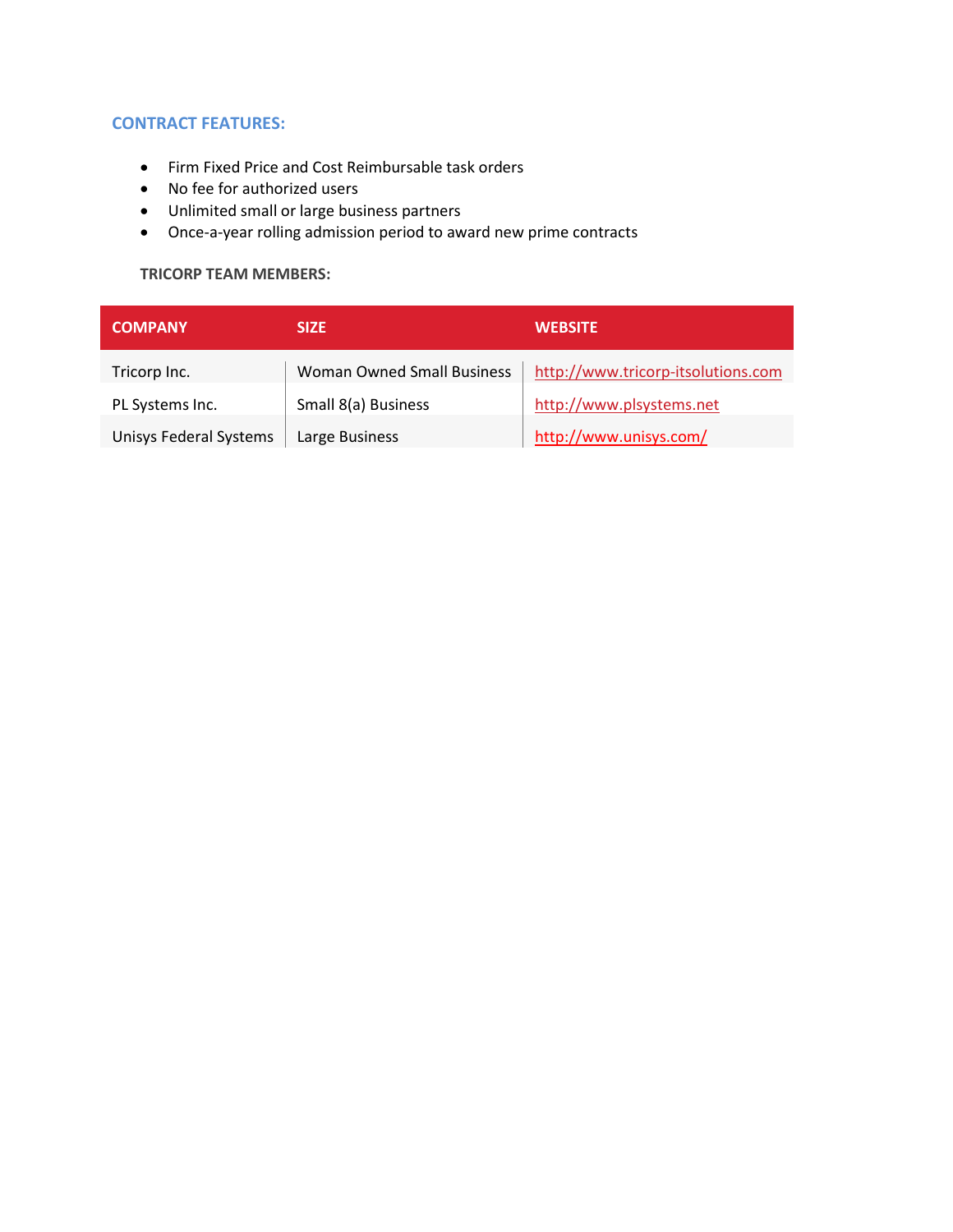#### **TRICORP TEAM CAPABILITIES:**

|                            | <b>Capabilities</b> |                                   |                                        |                                           |                            |                         |                                           |                                         |
|----------------------------|---------------------|-----------------------------------|----------------------------------------|-------------------------------------------|----------------------------|-------------------------|-------------------------------------------|-----------------------------------------|
| <b>Tricorp Team Member</b> |                     | anced<br>cesses<br>ð<br>$\bullet$ | lity<br>一<br>Design<br>ಡ<br><b>Cap</b> | mance<br>cting<br>ಡ<br>erfor<br>Base<br>ទ | ssistance<br>echnical<br>= | sis<br>naly<br>ata<br>≏ | ۶e<br>trati<br>S<br>dmini<br>noddin<br>ÜΩ | E<br>$\mathbf{g}$<br>m<br>ಡ<br>ngo<br>ã |

Tricorp was founded by Linda Hedden in 2004 and she remains in control of 100% of the company's stock. Linda has been a part of the Washington business community for the majority of her 30 year professional career. Now in its eleventh year, Tricorp as a small business has **Addicorp** s o LUTIONs supported client engagements in 20 states in the US. These locations change year by year based on its customer's needs. Currently they have active business licenses in Florida, Arkansas, Nevada, Maryland, and Virginia. Tricorp open business licenses' as needed based on customer demand. During 2013 its largest clients included: Unisys where we serve as a subcontractor for the United States Patent and Trademark Office – IDIQ SDI & NG \$500,000,000 IT modernization program; American Red Cross National Headquarters, where we provide various services including ITIL/help desk/telecom consulting, COTS customization, integration and development, and Software development; Serco North America where we support the Affordable Health Care Act program call center; and Fannie Mae where we support the SEC regulators.

#### **Organizational History**

Tricorp has, on average, 20 people working either in the corporate office or on client sites. Our leadership team possess a past performance history of flawless IT service delivery. They bring a high level of creativity, are leaders in their areas of expertise and possess on average 25 years each of successful design and execution of enterprise type solutions.



Established in 2004, PL Systems is an outcomes-based federal services support contractor and IT integration specialty company. They use a CMMI appraised Manage, Measure Motivate  $(M^3)$  management philosophy to meet client needs. Their  $M^3$  approach integrates management, operational metrics,

and people to execute work into a single cohesive approach to managing processes, support staff and most importantly, client results. By using commercial best practices such as the Information Technology Infrastructure Library (ITIL), Earned Value Management System (EVMS), and Portfolio Management/governance tools, combined with efficiency metrics and  $M<sup>3</sup>$  processes, they consistently deliver predicatable results efficiently.



Unisys Corporation (Unisys) is a worldwide information services and technology company. It provides services, systems and solutions, including its Unisys e-@ction Solutions, to help customers apply information technology to seize the opportunities and overcome the challenges of the internet economy. Unisys provides services and technology to commercial businesses and governments throughout most of the world.

In the Services segment, Unisys integrates and delivers the solutions, services and network infrastructure required by business and government to transform their organizations. Unisys offers a portfolio of solutions targeted at seven key vertical industries: financial services, communications, transportation, publishing, commercial, worldwide public sector and U.S. federal government. Offerings in the Unisys Services Segment include vertical industry and custom solutions, systems integration, outsourcing, network services and multi-vendor information systems management and support.

In the Technology Segment, Unisys develops servers and related products which operate in high-volume, mission-critical environments. Major offerings include enterprise-class servers such as the ClearPath Enterprise server, which integrates proprietary and "open" platforms; Windows NT servers with enterprise- class attributes; system middleware to power high-end servers; storage products; payment systems; and specialized technologies.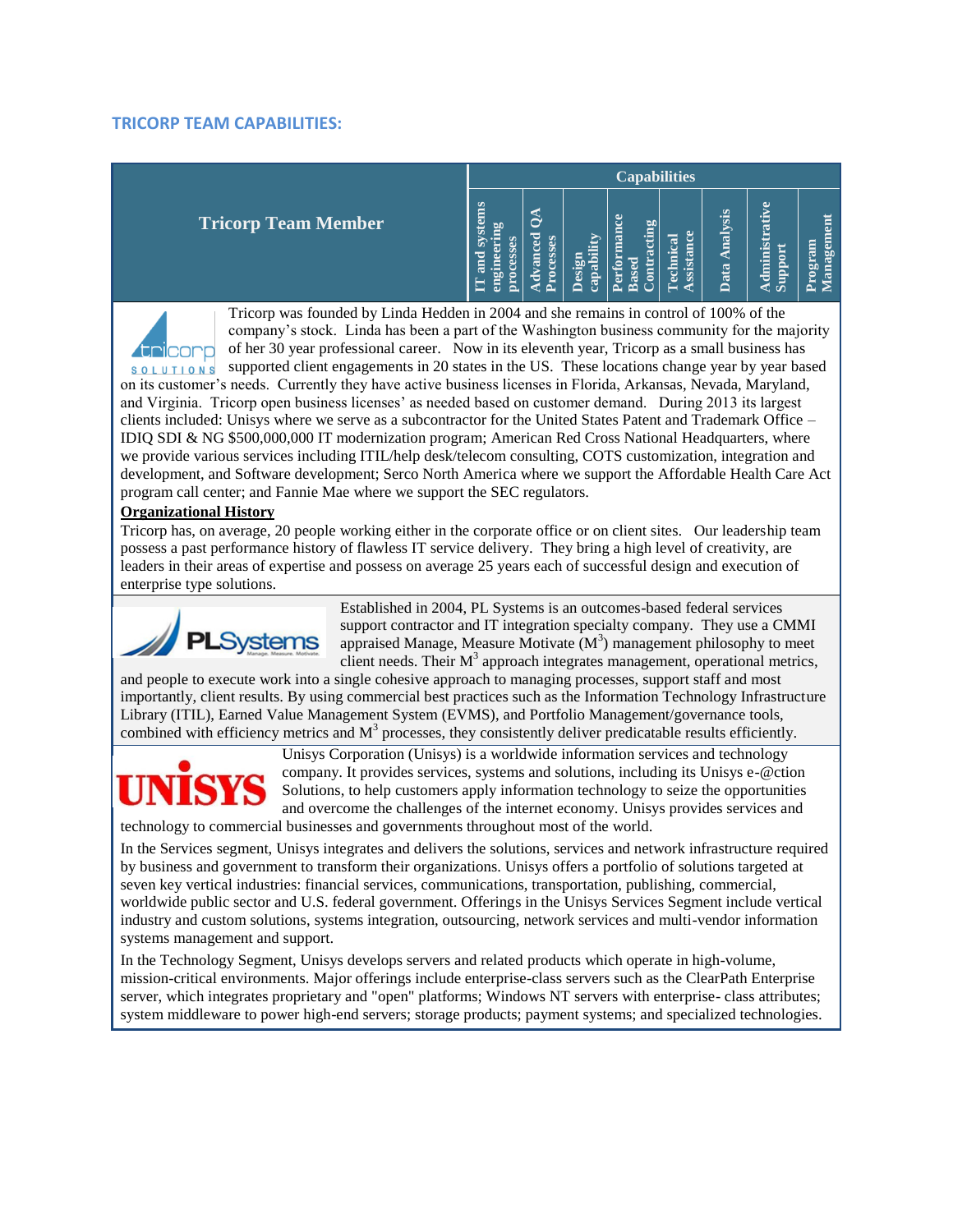## **TRICORP PAST PERFORMANCE**

Names of clients are not published in the event that the Tricorp contract will not allow the use of the name in any public forum.

*Contract #1: Tricorp CRM integration with a COTS Supply Chain Application for a national blood bank.* **Development Contract number:** 540964, PRs 36611 &83728, **Total value**: \$260K, **Period of performance**: 1/12 to 12/14

Tricorp Inc. is under contract with a large Non-Profit Organization, to support a prime contract that was awarded in January 2012. Under this contract, Tricorp provides leadership support in the integration and customization of a membership focused CRM solution. We provide specialized software development and project management for the client which included:

- $\checkmark$  Development of Mobile Web-based business services integrated with donor relationship management system
- $\checkmark$  Development of a new interface between blood donor regulated the environment and the donor relationship management system.
- $\checkmark$  Implementation of data governance for most relevant assets in the donor relationship management system.

#### **Contract Relevancy**

This project supports a national blood bank supply chain operation and connects the blood donors to the system that manages the collection, processing and distribution of the blood to recipients. The COTS Supply System and the CRM application will manage this process from donor solicitation to tracking of each step of the blood donation processing system. Tricorp's support is to integrate and customize this process for our client. Tricorp's support includes the performance of business intelligence capabilities, reporting, integration such as financial, marketing, scheduling, and mobile applications. Tricorp's work performed is to lead the technology effort through requirements gathering to execute phase one objectives. Tricorp's succeeded at:

- $\checkmark$  Collaborating with the client's business analysts, other Information Technology (IT) teams and senior application developers to arrive at recommendations for technology decisions. This includes package selection, and systems design and modifications.
- $\checkmark$  Designing, developing, implementing, documenting, and testing changes to an application subsystem. Code, test, debug, document, and implement complex software applications. Create more complex prototypes and ensure deliverables are high quality and meet user expectations. Support system and integration testing activities. Initiate design reviews for new applications and adhere to our client's Agile SW development standards.
- $\checkmark$  Collaborate with Business Analysts in completing deliverables. Translate business requirements and functional design into technical designs. Resolve complex design issues. Be the senior technical expert analyzing organizational business requirements impacted by the new systems and capabilities.
- $\checkmark$  Resolving escalated software application issues as needed. Developed and executed plans to mitigate occurrence and reoccurrence of production issues. Anticipated long-term support issues and plan for corrective actions. Performed root cause analysis to identify permanent resolutions to process issues.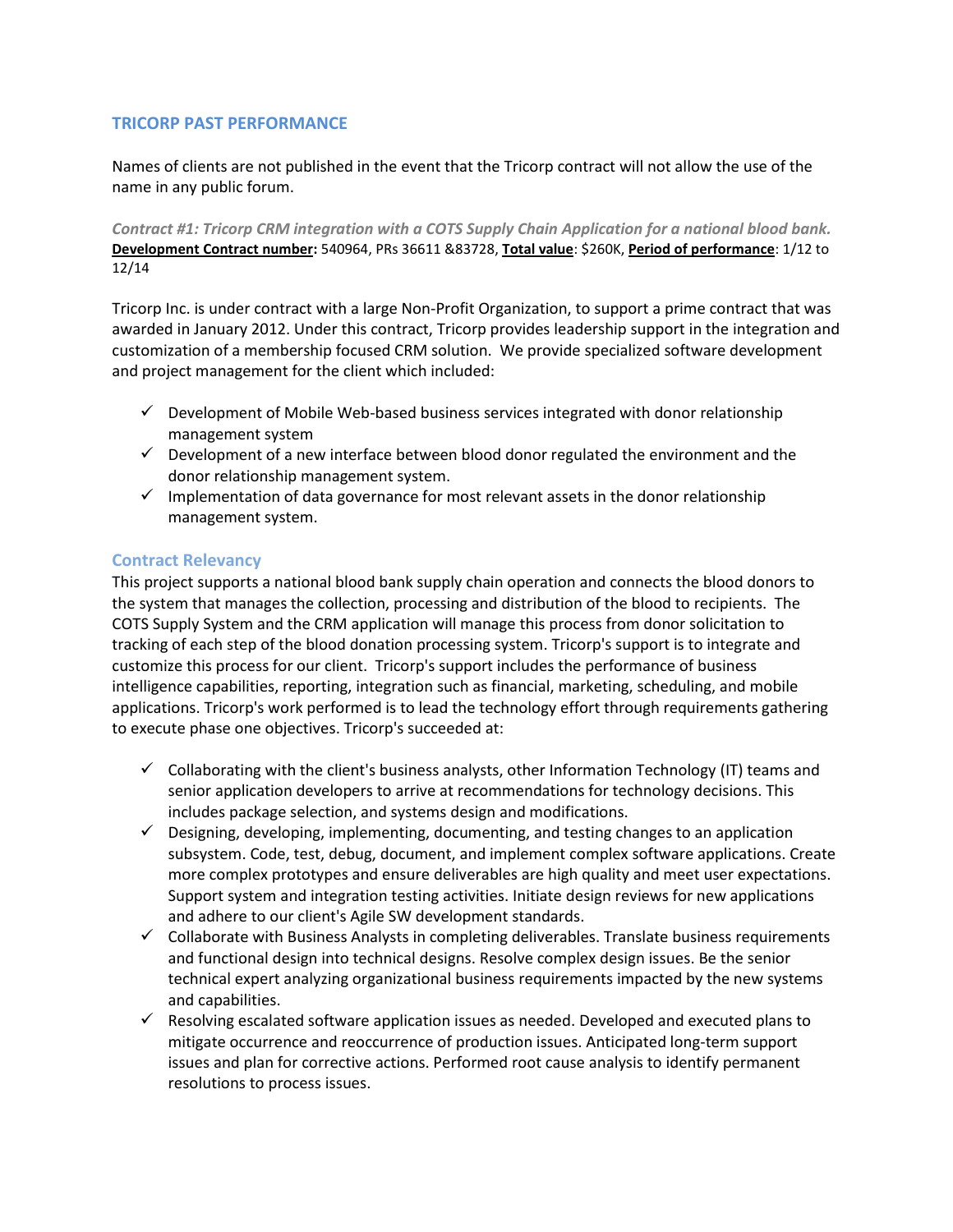$\checkmark$  Our system conformed to best practices to configure and customize Siebel applications per business requirements using Siebel Describe Issues and Resolution (Problems, Delays, Cost, Corrective Action) and Timeliness of Performance: All products and services were delivered on schedule at budget levels offered by Tricorp. Tricorp met the demanding requirements and timelines of the Agile development processes.

#### *Contract #2: Tricorp IT Staff Services Support*

**Contract number**: By PO; Multiple , **Total contract value**: \$501,546, **Period of performance**: 05/2011 to /2014

Tricorp was approached to develop an outsourced, Tricorp-managed, recruiting model for a prime federal contractor struggling to support a US Postal Service, \$50 million contract. Tricorp president, Linda Hedden, developed this business process outsourcing model for Northrop Grumman corporate in a previous role for the same end client, US Postal Service. Tricorp provided specialized high-level staff support and redesigned the federal contractor's recruiting and staffing processes to significantly increase the number of consultants placed in roles for US Postal Service requirements.

#### **Contract Relevancy**

A large Government Contractor feared they were going to lose the renewal due to their track record of falling behind on task orders due to their inability to rapidly identify qualified staff resources with required specializations and clearances. Tricorp took responsibility for the redesigned the recruiting processes and managed the operation resulting in an increase in new hires from 1.5 successful hires per month to typical 35 successful hires/month. On one occasion the team reached 60 hires in one month. As a result of this solution, our client was able to renew the US Postal Service contract for another five years.

Tricorp continued to operate their corporate-wide recruiting operation for the following 4 years for that effort. Tricorp has had an ongoing contract with this client for other federal contract proposal and awards. For example, Tricorp stood up a team to identify over 150 key personnel for the Marine Air-Ground Task Force (MAGTF) Training Support Services (MTSS) Marine Corp program where we identified talent for all USMC sites in the United States as well as internationally. In the same year, Tricorp assembled a team to supplement a huge recruiting effort for the \$1.3 billion award for the five-year \$1.2 billion contract with the Department of Health and Human Services, Centers for Medicare and Medicaid requirement for the work needed to support the Federally Facilitated Exchange (FFE) and State-Based Exchanges (SBEs) for the Eligibility Support tasks under the Patient Protection and Affordable Care Act (Affordable Care Act) of 2010. We provided rapid recruiting to hire personnel to meet volume requirements in Arkansas and other key locations. Describe Issues and Resolution (Problems, Delays, Cost, Corrective Action)

#### *Contract # 3: Tricorp Support for USPTO IT Service Management (ITSM)*

**Contract number:** Subcontract USP-072.rev.1 on USPTO SDI Contract, **Total contract value**: \$3.4M, Period of **performance**: 9/2012 to Present with all options exercised Tricorp provides ITSM/Remedy solutions support to the USPTO for upgrading their remedy version 7 to Remedy version 8 and adding USPTO customizations addressing USPTO's unique needs.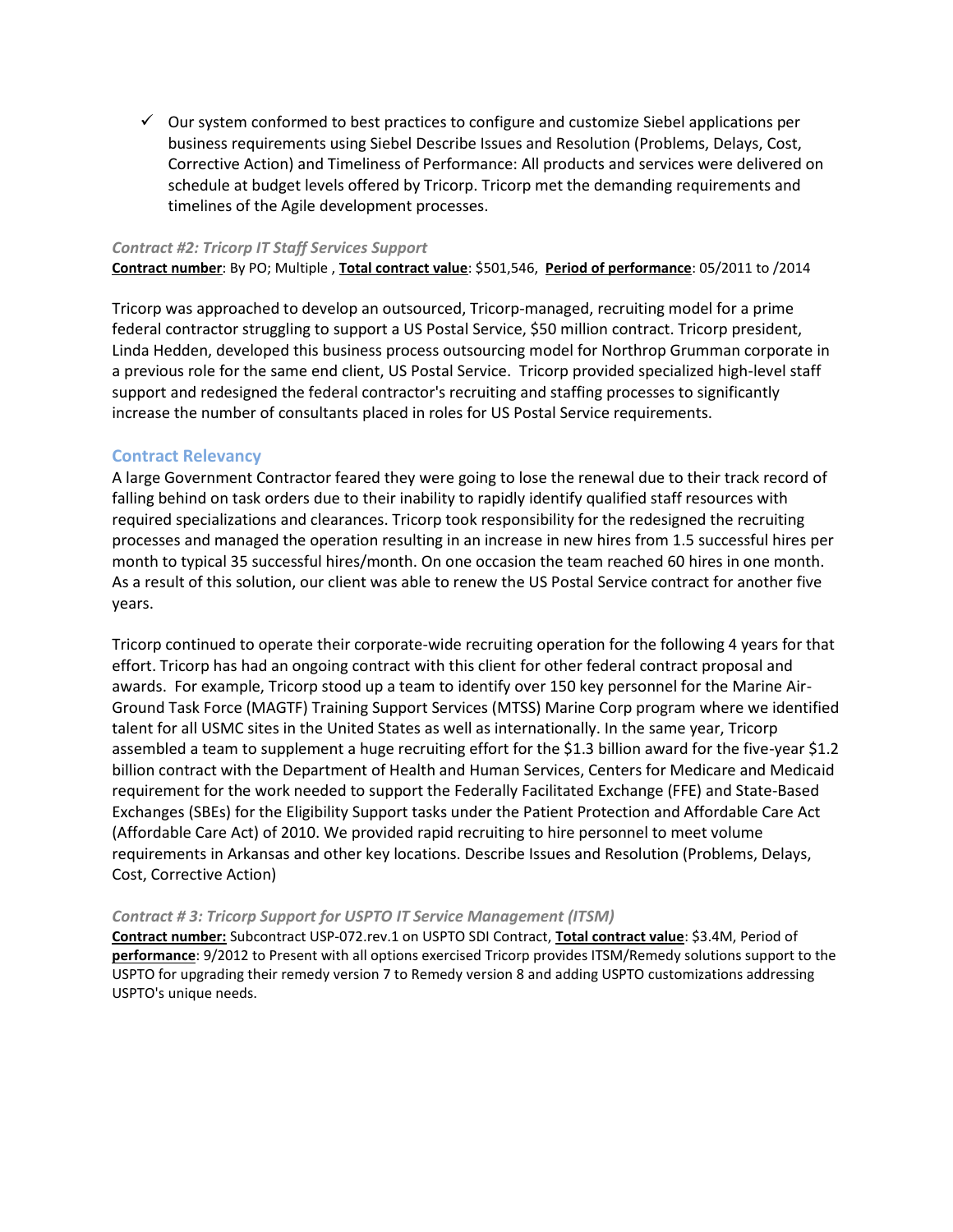### **Contract Relevancy**

#### System Support includes:

System Architecture: Review, validate and revise the System Architecture Document for Remedy 7.6.04, 8.x at the USPTO based on the ITSM requirements and any configuration changes in support of a mature CMDB.

#### Product Configuration:

Provide technical support services necessary to install, configure and administer the Remedy 7.6.04, 8.x software and other components applicable to the ITIL paradigm. Software maintenance is required for the Development environment, the Functional Quality Testing (FQT) environment, and the Production environment. Make configuration changes as necessary and make administrative changes to updates to foundations data, roles, and permissions, and CMDB configurations to mature the system. For this task, the Contractor shall provide design, development, testing, and deployment and post deployment support as required and stated in the current System Development Life Cycle (SDLC) process, standard and policy.

#### Business and Technical Facilitation Support includes:

Provide subject matter expertise in the Remedy ITSM suite of tools and business expertise in ITIL v.3 that facilitates the agencies maturity with its adoption of Remedy 7.6.04, 8.x and ITIL. These business and technical experts shall provide recommendations to USPTO employees for key decisions by providing expert advice on Remedy, ITIL implementation, and service management best practices.

Assist and guide the USPTO in prioritizing and enhancing the ITSM schema for implementing the Remedy CMDB (Atrium) and federated data sources. The Contractor shall assist and guide the USPTO in determining the scope, span, and granularity of the CMDB. Once the design has been approved by the USPTO, the Contractor shall develop and mature the CMDB in cooperation with the USPTO. Development of the CMDB must incorporate Configuration Items (CIs) into the federated BMC Common Data Model and ensure that necessary relationships between CIs are fully incorporated into the schema. It is critically important that the Contractor possess expert knowledge and skill in the design and implementation of the Atrium CMDB and integration into the ITSM suite.

Maintain and support BMC Remedy Knowledge Management 7.6.04 software and its integration with ITSM Remedy 7.6.04, 8.x and assist with keeping the knowledge database accurate and viable for customer use.